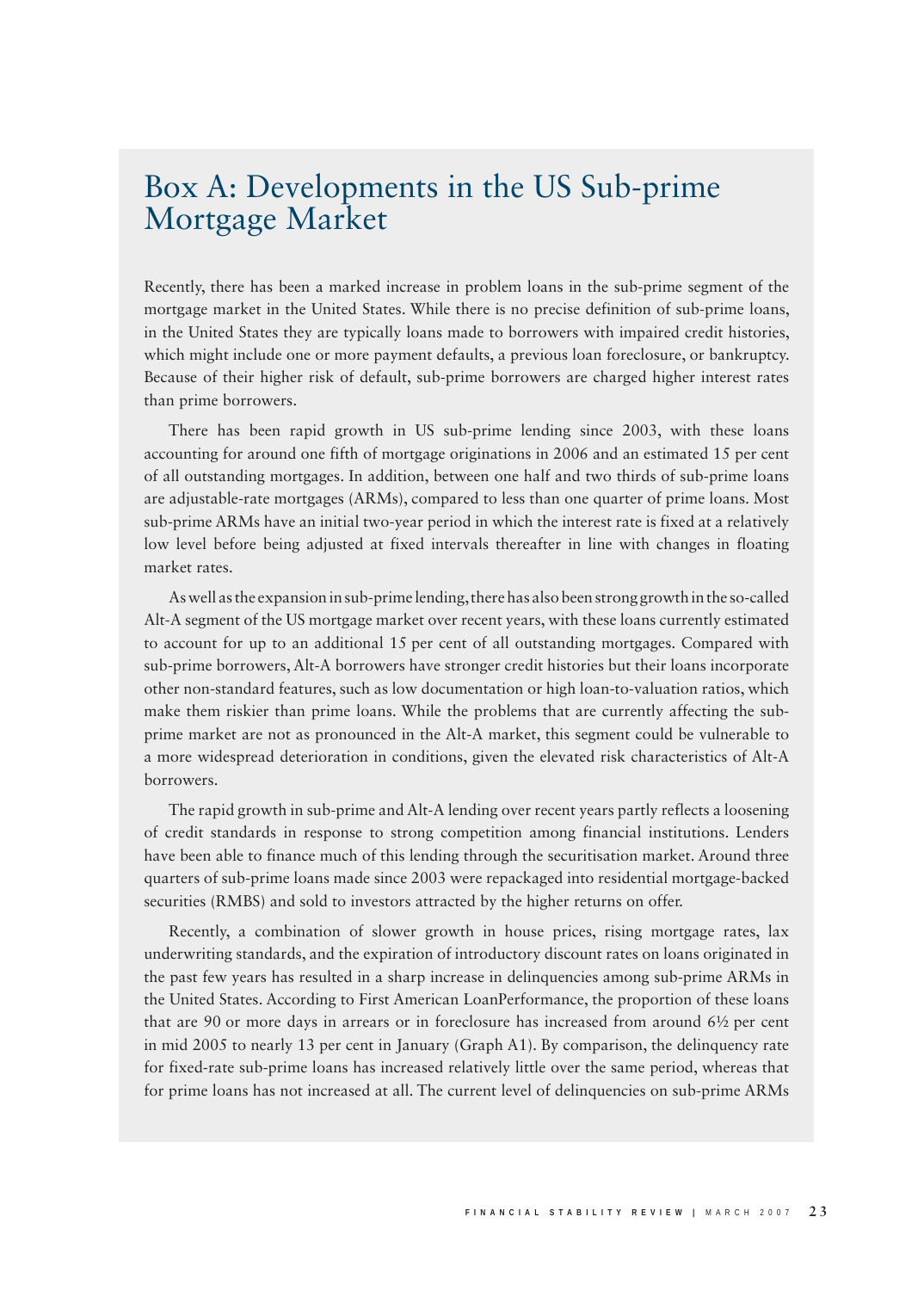

is above its previous peak in early 2002, and many commentators expect that it will continue to rise as the introductory discount rates on loans made in 2005 and 2006 expire, resulting in significant 'payment shock' for some borrowers as their repayments are increased. It has not been uncommon recently for the repayments of some sub-prime borrowers to rise by 50 per cent or more following the expiration of the introductory interest rate period.

The increase in delinquencies on sub-prime loans is causing significant difficulties for many sub-prime lenders. A number have been forced to repurchase bad loans that they had earlier sold because of conditions attached to early default. Some are also facing funding pressures and are having difficulties renewing their credit lines. Reflecting this, more than 20 sub-prime lenders have shut down and, on average, the share prices of the largest sub-prime lenders in the United States have fallen by nearly 40 per cent since the start of the year (Graph A2). The problems in the sub-prime market have also weighed on other financial stocks, most notably investment banks that

have an exposure to this market either through the lines of credit they have extended to subprime lenders, their own sub-prime lending operations or through their role as aggregators, in which they acquire sub-prime loans from originators for eventual resale as RMBS.

Investors in the securities backed by sub-prime mortgages are also facing valuation losses as a result of the increase in sub-prime delinquencies. Credit spreads on some lower-rated RMBS tranches backed by sub-prime loans have widened sharply and rating agencies have downgraded some of these securities. There has also been a rise in the cost of insuring against the default risk on sub-prime RMBS using credit default swaps. For baskets of the riskiest tranches of sub